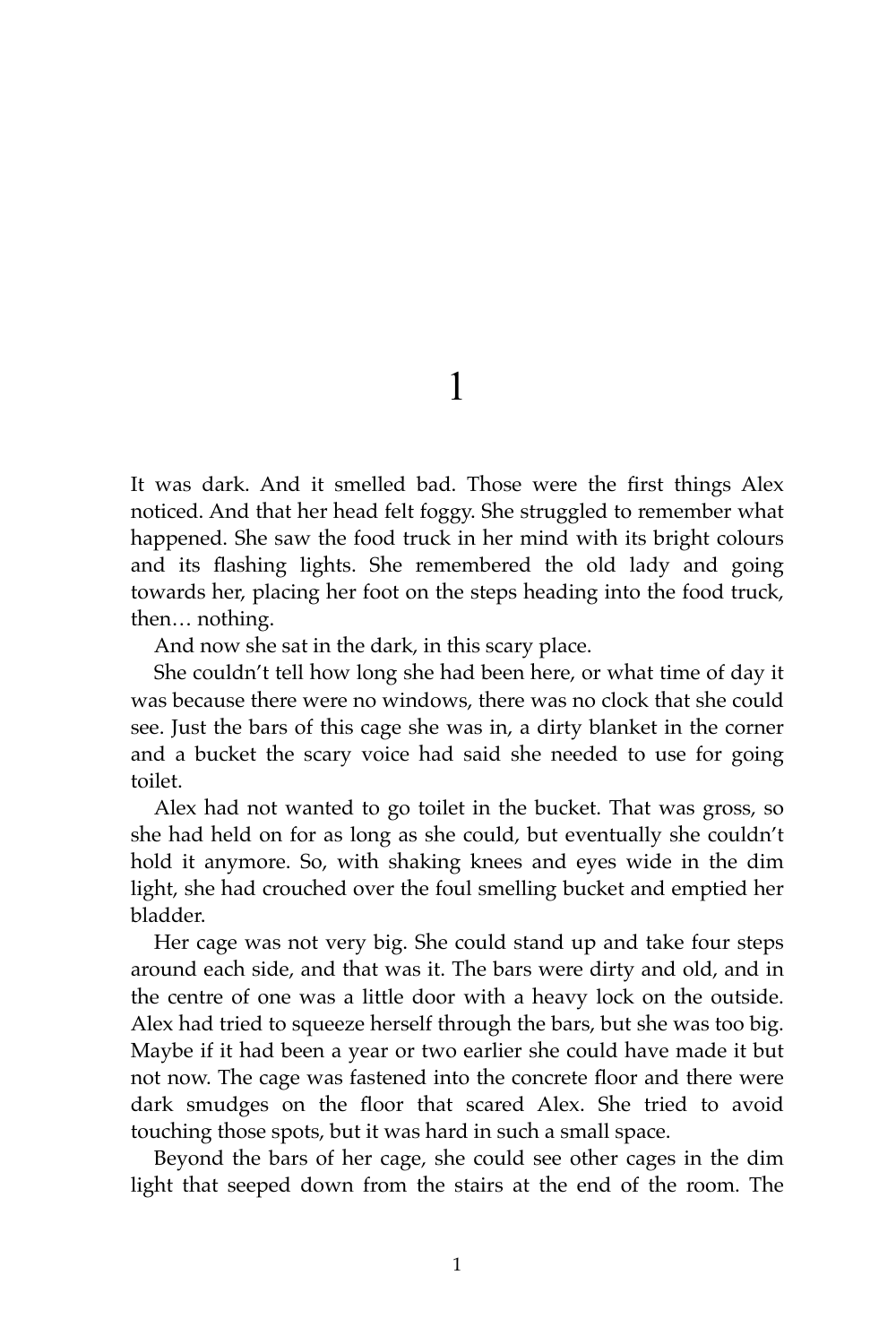cages sat on either side of the room, creating a space in the middle for someone to walk down. And the other end of the room, there was a door. It looked old and had strange symbols carved around it that made Alex's tummy feel funny. She didn't like looking at that door.

Then there was the smell. It reminded Alex of the rubbish when it had been left too long and things were going rotten. Except this was worse. It wasn't strong, but it was there, sitting beneath anything and getting into her nostrils so that she found herself breathing through her mouth. But that made her feel even more ill as she imagined that smell on her tongue and tasting it. So back to her nostrils she went, cycling between the two. Alex was convinced the smell was coming from the door at the end of the room. She didn't know why, but she just knew that all kinds of bad things were on the opposite side of that little strange door.

As far as she could see the other cages were empty. There was no one in the ones next to her and none on the opposite side of the room. But, it was hard to tell in the dim light.

The room looked old, with dust on the floor, like it hadn't been used that much. Until recently. In the dust, down the centre of the room, she saw marks in the dust and grime, like something had been dragged towards that door. Something that hadn't wanted to go. Alex looked away.

Not for the first time Alex wished she had stayed home. Wished that she had never seen that bright pink food truck with its twinkling lights. She wished she was in her bedroom right now, listening to the TV downstairs and whatever show Jessica was watching. She wouldn't even care that she had her friend Adam over. Just hearing their voices she knew would make her feel so much better.

She had tried squeezing her eyes shut and imagining them there, pretending that this was just a dream that she needed to wake up from. But, that had done no good. When she opened her eyes she was still sitting in this dark basement, surrounded by bars. That's when she had started to cry. Her mum didn't like her crying, saying that was only for little girls and Alex wasn't a little girl anymore. She was seven, which still seemed quite little to Alex, but she had tried to listen to her mum and not cry. But, sometimes it was just too hard not to. And now was one of those times and she thought her mum might be okay if she cried now.

Thinking of her mum and dad made her cry some more. They would be wondering where she was. They might be getting mad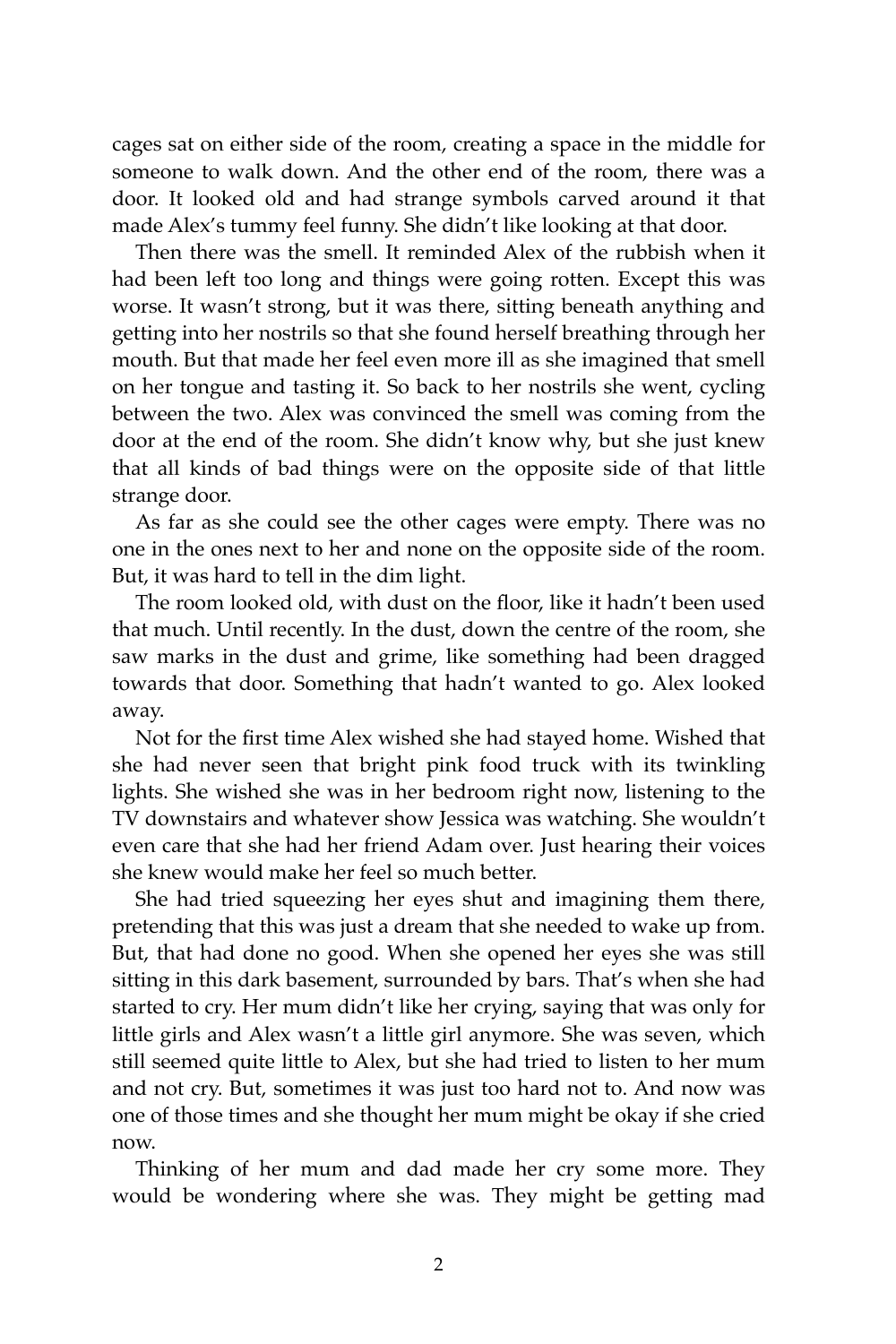## 80000

because she had gone out without telling anyone. Snuck out. But, Alex didn't mind, she would rather she was home with angry parents than in this dark, bad-smelling place. And, it *was* a bad place. Alex knew that. A very bad place.

Just then Alex heard the sound of a door opening and more light fell upon the stairs at the end of the room. This was followed by a heavy step upon the stairs. And then another one. Slow heavy steps descending the stairs to the cages where she was. The steps were accompanied by the sound of heavy breathing, as though the person coming down the stairs was struggling.

Alex crawled to the back of the cage and pulled the blanket up to her face and closed her eyes for as bad as the room and the cages were, she knew that whoever was behind those footsteps and whoever put little children in cages was much worse and she had a powerful need not to see who it was.

So she sat in the back corner, making herself as small as she could with the dirty blanket covering her and willing herself to be invisible. It was a silly baby thing to do, she knew, but at the moment it seemed the most appropriate thing to do also.

The heavy steps continued down, each one slow and the stairs creaked with the weight of whoever it was. Until finally they stopped and the only sound was slow and laboured heavy breathing.

Alex remained quiet, head turned away from the front of the cage so as not to see who it was.

A large shadow filled the room, blocking the light from the stairs.

Then the shadow moved, a slow swaying movement that inched forward.

There was a pause, and then something was put on the floor and scraped along it closer to the stairs and some quick shuffling.

Then the thing spoke.

"Hmmmm… yes eat up dearie. That's right. As much as you want. Looking plumper now."

If voices could be described as grotesque, this voice was it. It was a husky low voice and had a bubbly quality to it, and Alex struggled to tell if it was male or female. Or neither. But, Alex wasn't willing to look to find out.

The thing began to walk towards the end of the room to where Alex was. Alex remained frozen, holding her breath as the think got closer.

Then it was there. Darkness descended on her cage as the thing blocked all the light.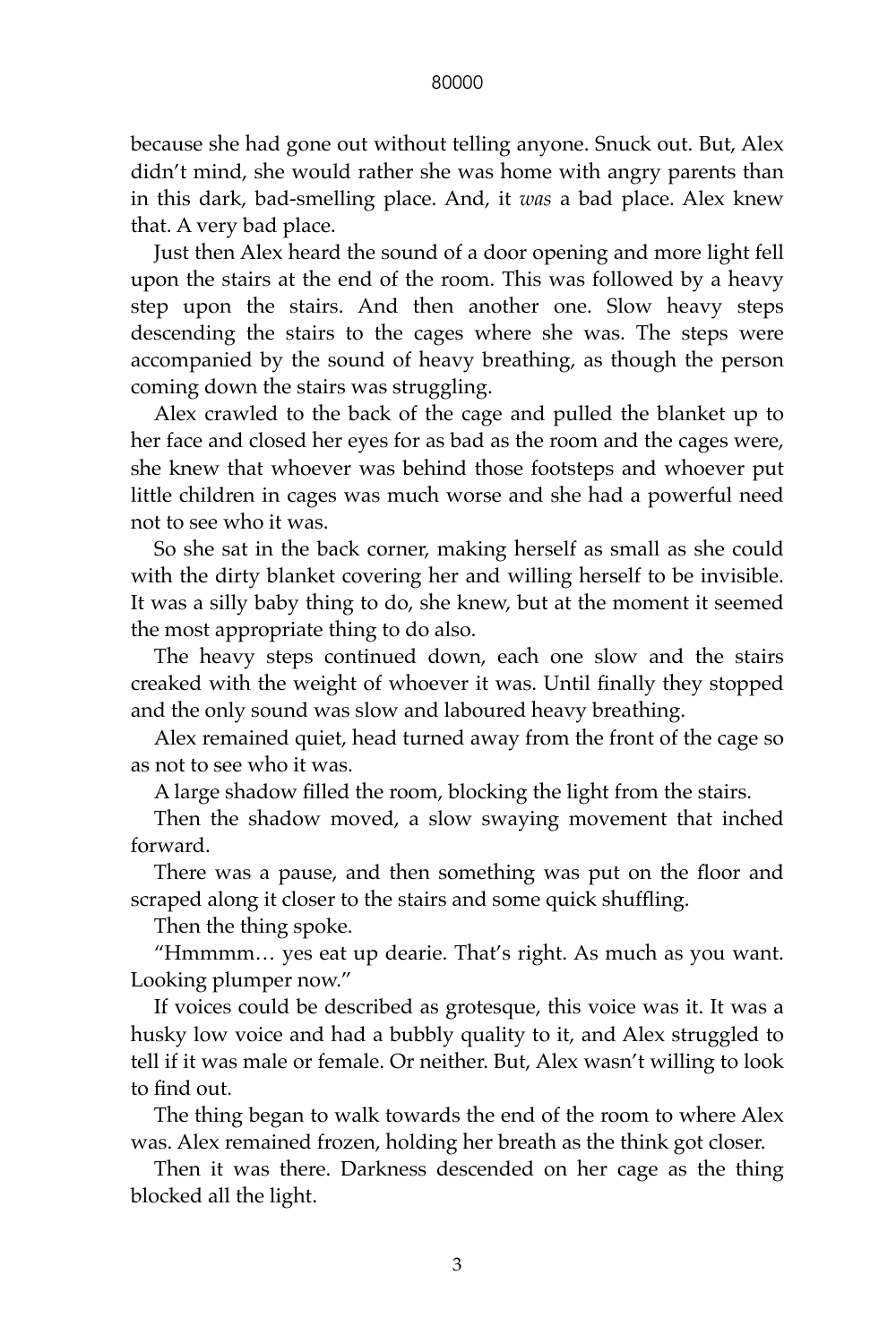Again something was placed on the floor and there was a scraping noise. Then silence. Alex didn't move.

"Pretend all you want child, you can't hide from Yona."

Alex's skin crawled at the voice, and her skin goose-pimpled. The voice sounded familiar, but different.

"Eat up, eat up. Take all you want. I've got plenty where that came from." Then there was a low throaty laugh and the creature was shuffling away, a slow swaying shadow that go to the end of the room and began its slow laboured ascent up the stairs. Eventually Alex heard the sound of the door and a key in a lock, and things were quiet again.

But, Alex remained where she was, unable to quite open her eyes just yet.

Which was when she heard some other noises coming from the other end of the room, nearer the stairs, about where thing had first stopped and spoken.

Alex cracked opened an eye and peered to her right, through the bars of her cage and the next and the next. In the dim light she thought she could see something moving, but it was hard to tell, and it sounded like… eating?

Her curiosity won out in the end, and Alex shuffled around to get a better look. Was that someone in another cage. There was a faint outline of a figure crouched over something and moving with furtive little gestures.

"Hello?" Alex whispered.

The figure froze for a second, then started again.

"Can you hear me?" Alex tried again.

"Shhhh," the figure said. She sounded like another little girl.

Excitedly Alex asked, "What's your name? I'm Alex."

The figure stopped. "Shhhh… she'll come back if you make too much noise."

This was enough to shut Alex up. She definitely didn't want that thing coming back. But, she was also too curious and this place was too dark and too quiet not to talk to someone. "Who's she?"

Again the figure froze, and was silent for so long that Alex thought the girl wouldn't answer her.

Then, even more quietly before, the girl spoke one word the made Alex want to cry.

"*Witch.*"

And that made a terrifying sense to Alex, for who else but a witch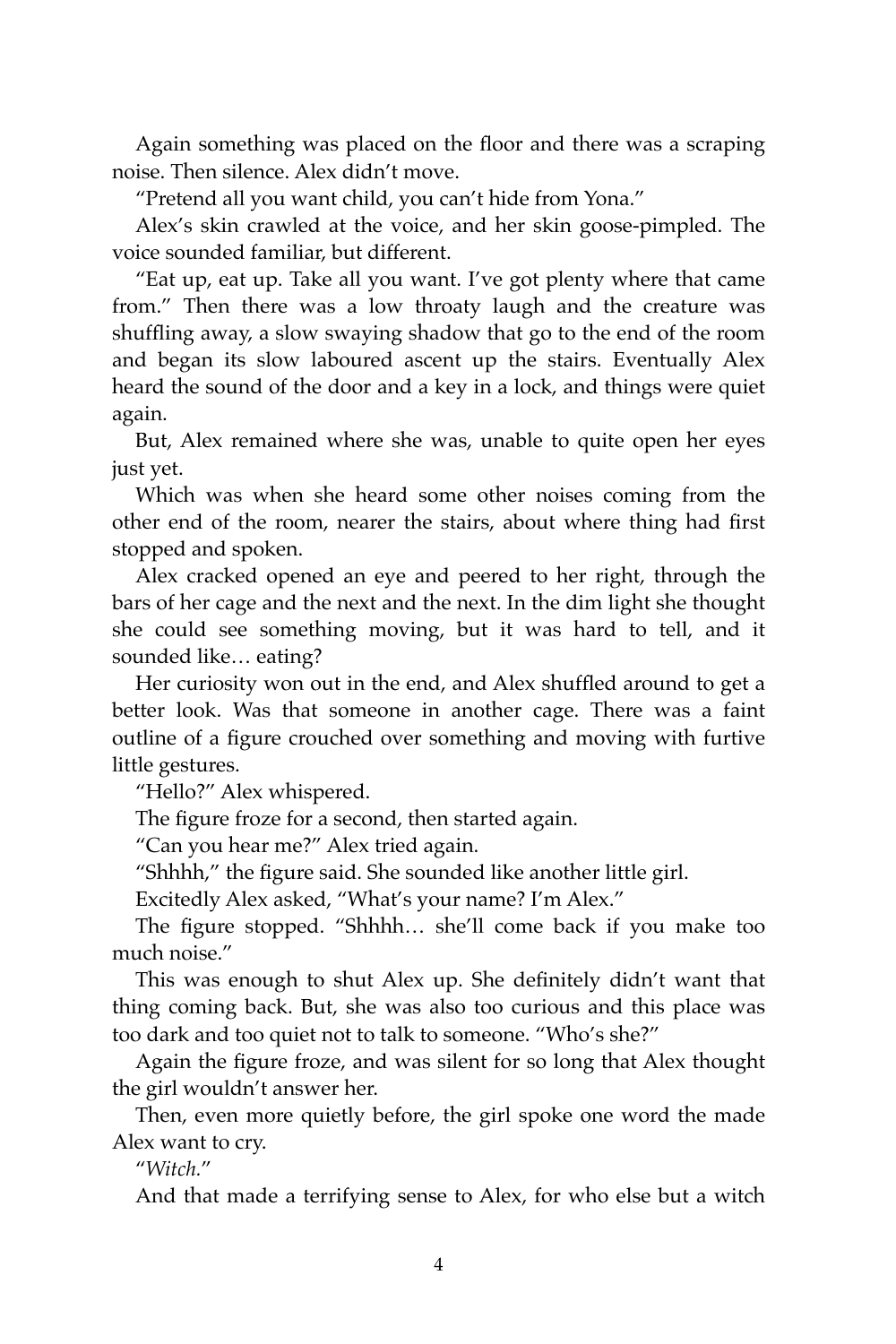## 80000

would lock up little children. It was a truth that children all over the world understood and passed down for centuries.

"You'd better eat. She gets mad if you don't eat." The other girl whispered again.

Alex wiped her eyes, which had started crying again. Eat?

She turned and noticed a tray that had been slid into her cage through a narrow slot at the bottom of the door. That must have been what the scraping sound was. Alex's eyes widened when she saw what was on the tray.

It was covered in pastries and cakes and even had a bowel of icecream where a pirate ship floated as on a green sea. A plastic bottle of raspberry soda was placed next to it all. Which was when Alex realised why the creature's voice sounded familiar. It sounded like the woman in the food truck, except different. Huskier. Lower. Scarier.

Alex stared at the food. Her tummy grumbled and her mouth started watering as she realised she was actually quite hungry. And thirsty.

She crawled quietly to the tray with its treasure of treats. Her mouth watered and before she knew it she was reaching for a cupcake with icing that held a little castle. She raised it to her mouth and took a tentative bite.

It was everything she had imagined it to be. The icing was light and sweet, the cake airy and like eating a cloud. She thought it was the best thing she had ever tasted.

Alex began shovelling everything into her mouth and it wasn't long before she realised she finished everything, including the bottle of soda.

For a moment she was content, having just eaten the most amazing food she had ever eaten.

Then she remembered where she was and all the joy was sucked out of her and the lingering sweetness on her tongue became bitter.

She wanted to go home. It was an ache that settled deep into her stomach. She didn't want to be here anymore.

She tried talking to the other girl again but she got no response this time, which made her feel worse. She might was well have been alone.

Alex went back to the sad little blanket and pullet it over herself, curling herself into a ball, trying not to cry but not succeeding. She stuck out her hand and looked at the faint light coming from the stairwell. Then she opened the place in her mind and connected it to the light and her hand began to warm and warm until out of nowhere